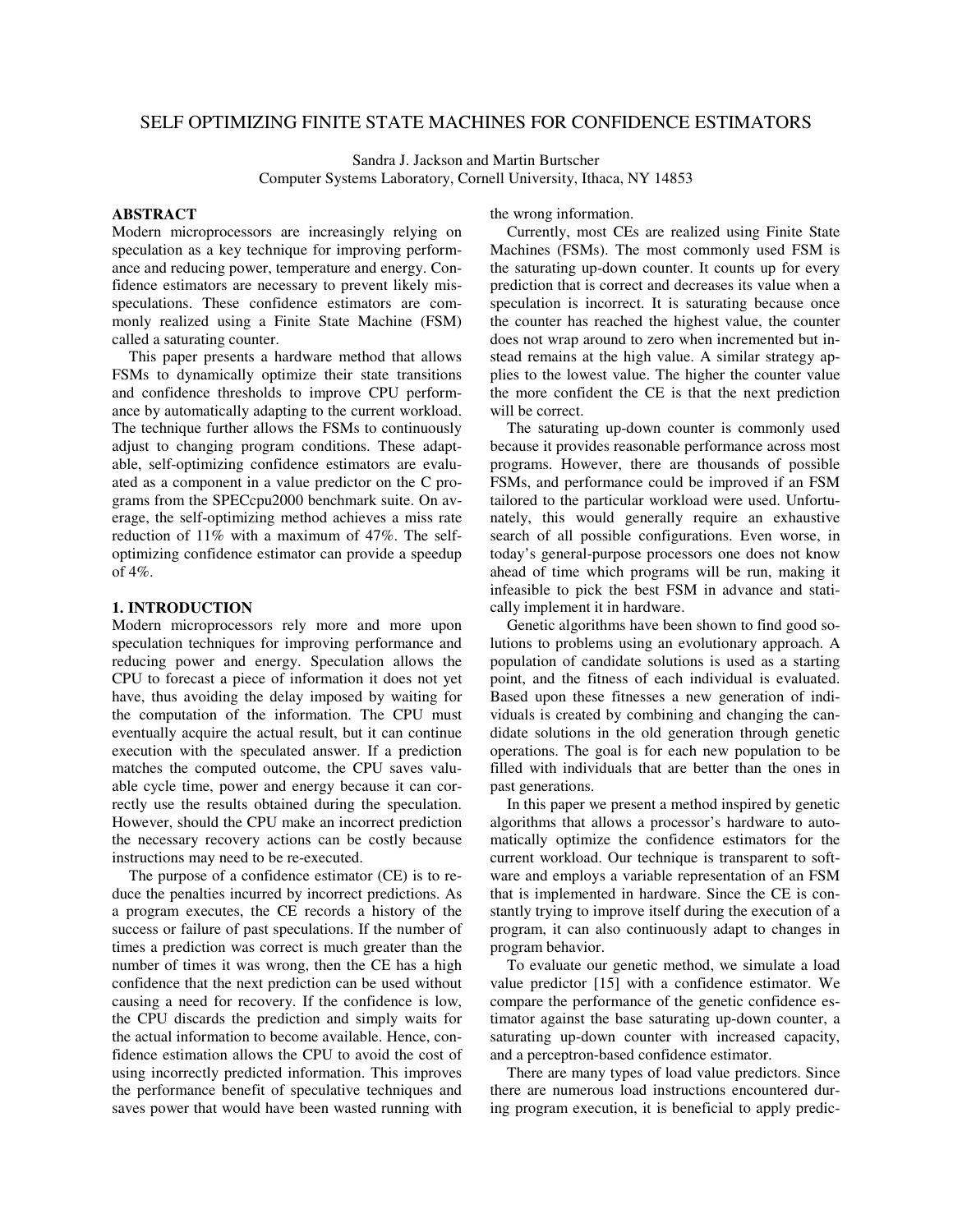tions to each load instruction separately. This is accomplished by including tables of load values whose entries are indexed using the PC and other information. CEs are employed, among other things, to differentiate between entries that yield accurate predictions and entries that do not.

We evaluate our adaptive, self-optimizing finite state machine CE using the C programs from the SPECcpu2000 benchmark suite. Our method substantially reduces the number of times the CE causes the processor to use a wrong value or not use a value that would have been correct. On average, the miss rate of the confidence estimator is reduced by 11%. The minimum miss rate reduction is 4% and the maximum is 47%. Cycle accurate studies show that our self-optimizing CE is capable of adding up to 4% of extra speedup.

#### **2. RELATED WORK**

As research in speculative methods increased, it became apparent that, while these methods could offer significant benefits, they also had the potential to slow down program execution if many of the speculations were incorrect. Grunwald et al. introduced confidence estimation [10] as a way to control the use of incorrect speculations and reduce the negative effects thereof. Calder et al. examine the use of a saturating counter confidence estimator and a history-based confidence estimator for value prediction [6]. It is important for the CE to be accurate; otherwise opportunities to use correct predictions can be missed or incorrect predictions will be used. Profiling can increase the accuracy of a CE by using a pattern history and identifying which patterns are followed by incorrect or correct subsequent predictions [4], [5]. However, the need to profile is usually undesirable.

Research for improving confidence estimators has also included using perceptrons as the CE component [3], [21]. While perceptrons improve prediction accuracy, cycle accurate studies show little or no speedup and actually exhibit a slowdown in some cases [21]. This is a result of the long time the perceptron takes to make a decision. The method we present in this paper requires fewer cycles than it would take to make a load value prediction, and therefore the processor knows whether to use a value immediately upon a prediction becoming available.

Methods for adaptable hardware often depend on the use of programmable hardware devices such as FPGAs; which can be used in combination with compiler and other techniques to adapt the existing hardware to the workload. Lau et al. study the possibility of specializing hardware to only include those resources that a program will need during execution [14]. Their approach involves setting up a library of possible architectures and having the compiler collect statistics for each model before deciding which one to use. They allow the architecture to be reprogrammed during execution as the application workload changes.

Another adaptable hardware approach involves creating physical features on a chip but allowing them to be enabled or disabled. The hardware detects when the current configuration experiences a decrease in performance and then tries several different configurations. The configuration that performs the best is then used until the performance decreases again [1], [2], [22]. Dhodapkar and Smith [7] developed a method to identify the current working set and select a configuration that matches the characteristics of that working set.

Fogel et al. first developed evolutionary programming [9]. Their approach represents possible problem solutions as FSMs. These FSMs were then evolved using random mutation of state transitions to find better machines. Holland [11] furthered the application of evolutionary techniques by creating Genetic Algorithms. This work provided a framework of successful genetic operations and multiple individual populations. These developments increased the success of genetic applications and spurred further research. For example, Emer and Gloy used genetic programming techniques to operate on a language describing predictor components and functions [8]. Applying genetic operations to the primitives in this language can automatically generate better predictors.

Sherwood and Calder designed FSM predictors tailored to specific workloads by profiling the desired program(s) and locating weaknesses in the existing predictor strategies [17]. Once a weakness has been identified, new FSMs may be desired for a whole program, a group of programs or just a few instructions. Using the profile information, a pattern definition is formed from which a language of regular expressions for the predictor history is developed. An FSM is then constructed from these regular expressions. The FSM can be translated by a tool and implemented in hardware. This works well for customized processors since the applications are known ahead of time. Sherwood and Calder also examine extending their approach to generalpurpose processors [18].

Our approach is the first, pure hardware implementation of a genetically evolving problem solution that does not require intervention from the user or profiling. Confining the method to hardware adds additional challenges. It requires hardware sizes to be realistic and the design must be fast. These restrictions mean, for instance, that we need to deal with an extremely small population size compared to software genetic methods.

#### **3. IMPLEMENTATION**

A finite state machine confidence estimator contains two specifications, state transitions and the threshold at which the confidence estimator indicates that the prediction should be used. For example, Figure 1 shows a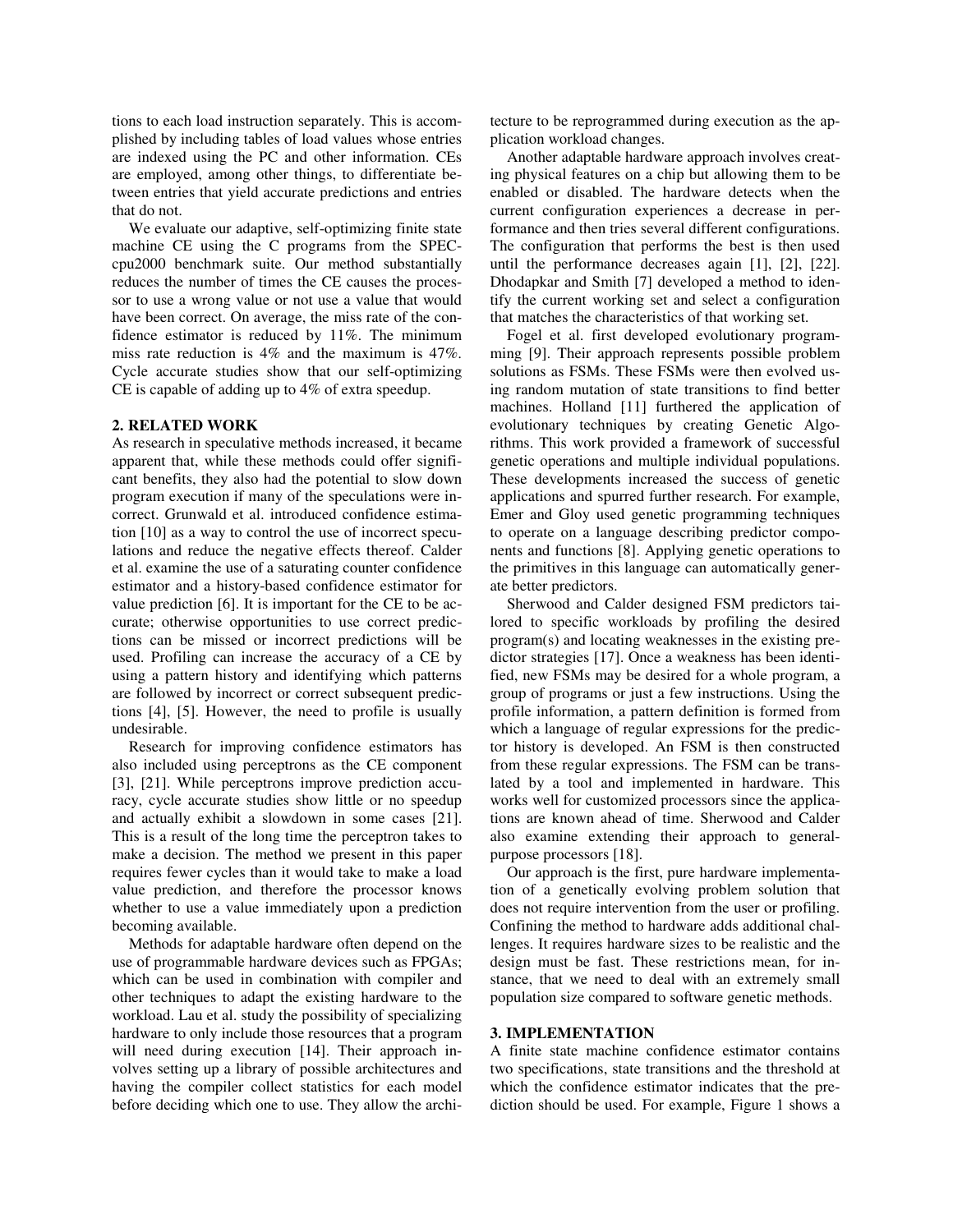2-bit FSM that could be used as a CE. It has a 3-bit input (consisting of the 2-bit current state and the 1-bit success or failure indication) and a 2-bit output that specifies the next state. The FSM transitions to a higher state when it sees a correct prediction. Once it reaches the highest state it remains there until it sees an incorrect prediction. Incorrect predictions cause transitions to lower states. The threshold specifies the state at and above which the confidence estimator allows the CPU to use the value prediction. If the threshold for the FSM is set at two then if the current state is equal to two or three the FSM would output a one, indicating that the predicted value should be used by the processor. The FSM in Figure 1 is commonly referred to as a saturating up-down counter.



Figure 1: Saturating up-down counter finite state machine

|          |       | next  |
|----------|-------|-------|
| correct? | state | state |
| ი        | 00    | 00    |
| 0        | 01    | 00    |
| 0        | 10    | 01    |
| 0        | 11    | 10    |
|          | 00    | 01    |
|          | 01    | 10    |
|          | 10    | 11    |
|          |       |       |

Figure 2: State transition table for the saturating updown counter

Applying genetic operations in hardware requires the FSM to be represented as a set of bits. The next state column of the transition table in Figure 2 is the bit representation we use to specify the FSM. The last row of Figure 3 is simply the next state column transposed; this data can easily be stored in a register and changed to obtain new FSMs. The next state computation can be thought of as a lookup into an 8-entry, 2-bit memory. The bits in the columns "correct?" and "state" form the 3-bit memory address to access the 2-bit data, which is the next state value. If the bits stored in this memory are changed, so are the resulting state transitions. Figure 4 shows this operation in hardware, the two multiplexors simply function as an address decoder.

To find the best machines the threshold should be varied as well. In order to do this 01, 10, or 11, is prepended onto the bit string designating whether the CE will indicate to use the value prediction at a threshold of 1, 2, or 3. A threshold of 0, which would correspond to always using the predicted value, is not necessary because both always using a value and never using a value can already be expressed by state transitions that only lead to high or low confidence states. While different strings can essentially represent the same machines we choose this format to simplify the hardware and make it fast. Figure 5 shows the final FSM in bit string representation and highlights the hardware path that compares the threshold bits to the current state to determine the confidence.

A basic genetic method consists of the following steps [23]:

- 1. Create an initial population.
- 2. Calculate the fitness of each individual.
- 3. Apply genetic operations to obtain a new population.
- 4. Return to step 2 and repeat.

To genetically evolve better FSMs an initial population of FSMs must be created. The initial population is seeded with FSMs that provide good performance over a set of programs and that are sufficiently different from each other. Our initial population includes a saturating up-down counter and three additional FSMs. We found that a population size of four does not significantly limit the quality of the evolved FSMs. A small population size is essential to an efficient hardware implementation. For each new generation, the FSMs in the current population produce offspring to form the machines that will be evaluated in the new population.

A new generation of FSMs is genetically evolved after every interval of 262,144 (i.e.,  $2^{18}$ ) executed loads. Since the size of the interval can affect performance we chose one that performed reasonably over all the benchmarks. Once the end of an interval is reached the current population is ranked based on the fitness of each individual. The fitness of each FSM is continuously incremented whenever that FSM makes a correct confidence estimation; this requires four counters plus an interval-length counter. The fitness function used is the accuracy of the current FSM. The higher the accuracy, the more fit the machine is for the current application. The best of the four FSMs replicates itself for the next generation and will be used as the confidence estimator in the next interval. The worst machine is re-

| correct?   | correct<br>$=$ |   |     | correct<br>$=$<br>л. |     |    |         |    |
|------------|----------------|---|-----|----------------------|-----|----|---------|----|
| state      |                | ◡ |     | 00                   |     | ۱0 | ∩.<br>ັ | 00 |
| next state |                |   | ' 0 |                      | . ب |    | 00      | 0C |

Figure 3: Illustration of how a state transition table can be represented as a string of bits.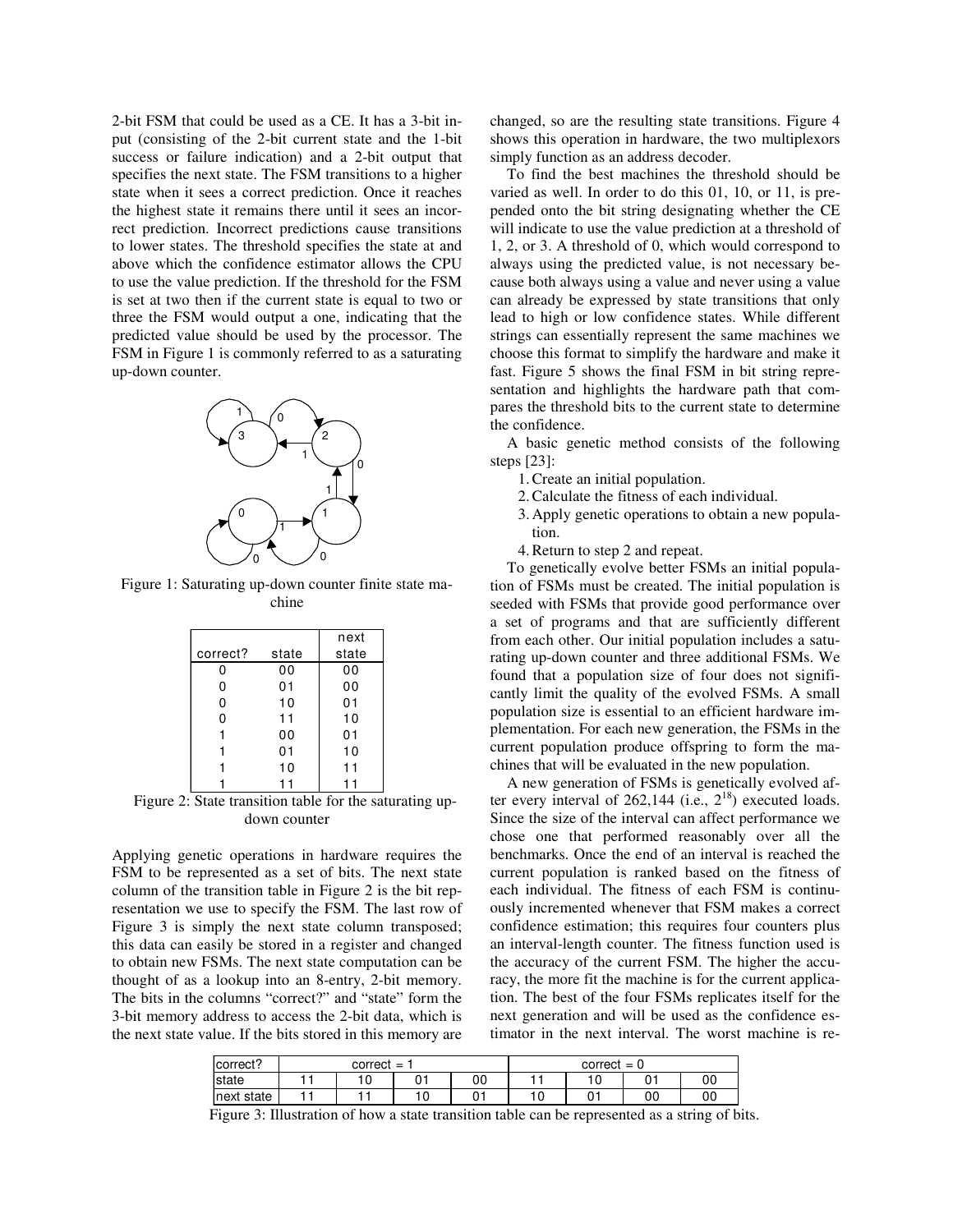

Figure 4: Hardware used to determine the next state is shown in bold.

moved from the population and cannot be picked as a parent for any of the three remaining FSMs to be generated.

Then two FSMs are selected as parents on which to apply genetic operations to create a new and hopefully better FSM. Selection is based on fitness, the higher the fitness of an individual the higher the probability that individual will be picked as a parent. Once two parents have been selected a crossover is performed, in which a random mask is generated from the least significant bits (LSBs) of the CPU's cycle counter. The bits that correspond to set bits in the mask are taken from one parent and the remaining bits from the other parent to form a new machine.

Next, a mutation is applied to the resulting bits. The bit to mutate is selected by loading an 18-bit circular shift register with a one in one bit position and zeros in the rest. The content of the register is rotated by one bit position every cycle. When a mutation is required this 18-bit value is xored with the FSM bits, which flips one bit.

This operation helps introduce variety into the new population if the machines become too similar. Applying the mutation operation immediately after the crossover also helps avoid exact copies of parents if the same machine gets selected as both parents. This process is repeated to create the third and fourth FSMs for the next generation. Since each individual FSM can be created in parallel this will only take a few cycles in hardware.

Unfortunately, the above implementation has a disadvantage. There are points during execution when the saturating up-down counter actually is the best machine, but it is lost after several generations in which it was not the best machine. To combat this effect, we limit the number of genetically evolving machines to three and replace the fourth machine with a static saturating up-down counter that gets evaluated along with the other FSMs. This modification requires the addition of a selector that chooses between using the saturating up-down counter or the current best genetic FSM as the confidence estimator. It is important to prevent the saturating up-down counter from making a copy of itself for the new generation; otherwise two copies of the same FSM would be evaluated. However, the saturating updown counter needs to be included in the parent pool if it is currently the best machine.

The selector has the potential to further increase the accuracy if one selector is created per line of the CE. This is because the fitness of the FSMs is being evaluated globally, over all load instructions; therefore the resulting machine may not work well for a particular line. The selector per line allows the CE to take advantage of locality and use whichever machine would be best for the line being accessed. Figure 6 shows the storage required for the self-optimizing confidence



Figure 5: Hardware used to determine the confidence is shown in bold.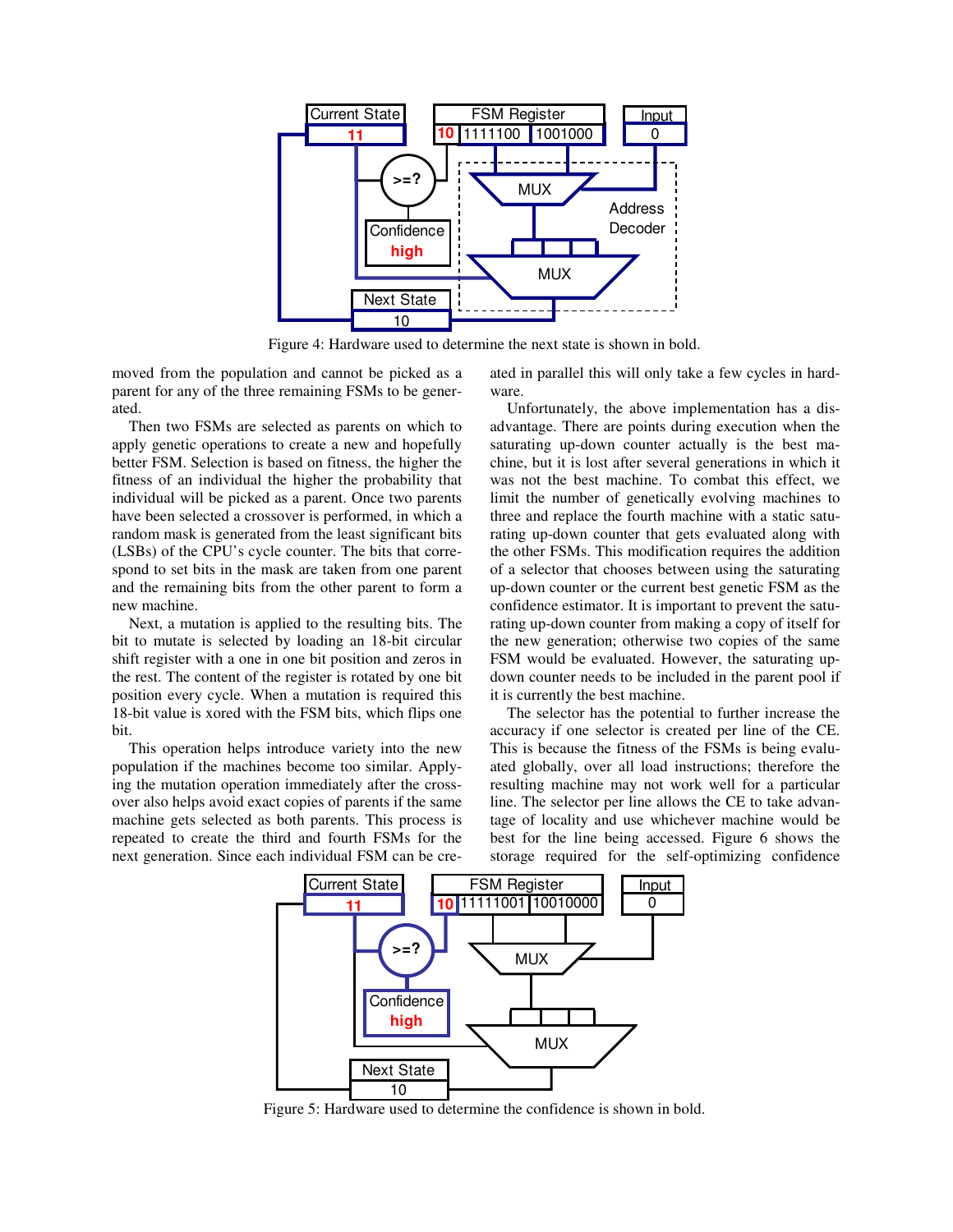

Figure 6: The hardware components of a stride 2-delta value predictor with a self optimizing confidence estimator.

estimator with the selector. The stride 2-delta value predictor [16] storage consists of the str1, str2 and last value fields. The table entries for conf 0, conf 1, conf 2, conf 3, and sel are each 2 bits wide. The saturating updown counter state is stored in conf 3. Note that the conf logic block includes the logic seen in Figure 5 and an additional multiplexor to choose the appropriate FSM with which to make its decision.

Once the new generation of FSMs is ready, the hardware must prepare for the next interval. The fitness registers are reset to zero; there is one fitness register per FSM. The current state tables for each FSM are not reset because the tables are large and the new machines will need warm-up time. Not performing a reset also allows the best FSM, if it remained the same, and the saturating up-down counter to avoid a warm-up period.

Upon observing the machines generated over several benchmarks, we discovered that the FSM CEs would evolve away from one best machine, only to re-evolve the same machine again later in the program execution. This appears to be the result of program phases. Avoiding the need to re-evolve machines seen previously in the program is achieved by adding a small FSM victim cache that stores FSMs that have previously been the fittest machine. FSMs are retrieved from this cache when a drop in the fitness of the genetically generated population is detected.

The hardware chooses which victim to select from the cache by indexing the victim cache with a xor of the MSBs and LSBs of the saturating up-down counter fitness. The victim FSMs are also stored into the table in this manner. However, it is undesirable to retrieve a machine that would have done well in the past interval, which would occur if the saturating up-down counter's fitness from the presently completed interval were used as the storing index. This is because the FSMs are only stored into the cache after discovering they are no longer the best machine. Instead the victim FSMs are stored using the saturating up-down counter fitness from two intervals before the point at which they are stored into the victim cache. This way when the processor accesses the cache to find an FSM that might perform well in the future, it uses the current interval's saturating up-down counter fitness.

|                                  |                | .                      |
|----------------------------------|----------------|------------------------|
| Fetch/Issue/Commit Width         | 4/4/4          | Cache Sizes            |
| I-window/ROB/LSQ Size            | 64/128/64      | Cache Associativities  |
| Int/FP Registers                 | 184            | Cache Latencies        |
| <b>Execution Latencies</b>       | Alpha 21264    | Cache Line Sizes       |
| <b>Branch Predictor</b>          | 2-level 8K     | Main Memory Latency    |
|                                  |                |                        |
| <b>Value Prediction Hardware</b> |                | Genetic Method Support |
| <b>Prediction Type</b>           | stride 2-delta | <b>Table Size</b>      |
| Table Size                       | 2048           | Line Size              |
| <b>Value Prediction Latency</b>  | 2 cycles       | <b>CE Latency</b>      |
|                                  |                |                        |

Table 1: MASE configuration

| Processor                  |             | <b>Memory Subsystem</b> |                            |
|----------------------------|-------------|-------------------------|----------------------------|
| Fetch/Issue/Commit Width   | 4/4/4       | Cache Sizes             | 64KB IL1, 64KB DL1, 1MBDL2 |
| l-window/ROB/LSO Size      | 64/128/64   | Cache Associativities   | 2-way L1, 4-way L2         |
| Int/FP Registers           | 184         | Cache Latencies         | 2 cycles L1, 20 cycles L2  |
| <b>Execution Latencies</b> | Alpha 21264 | Cache Line Sizes        | 64B                        |
| <b>Branch Predictor</b>    | 2-level 8K  | Main Memory Latency     | $>= 400$                   |

| Value Prediction Hardware |                | Genetic Method Support |         |
|---------------------------|----------------|------------------------|---------|
| Prediction Tvpe           | stride 2-delta | Table Size             | 2048    |
| Table Size                | 2048           | Line Size              | 10 bits |
| Value Prediction Latencv  | 2 cycles       | <b>CE Latency</b>      | 2cvcles |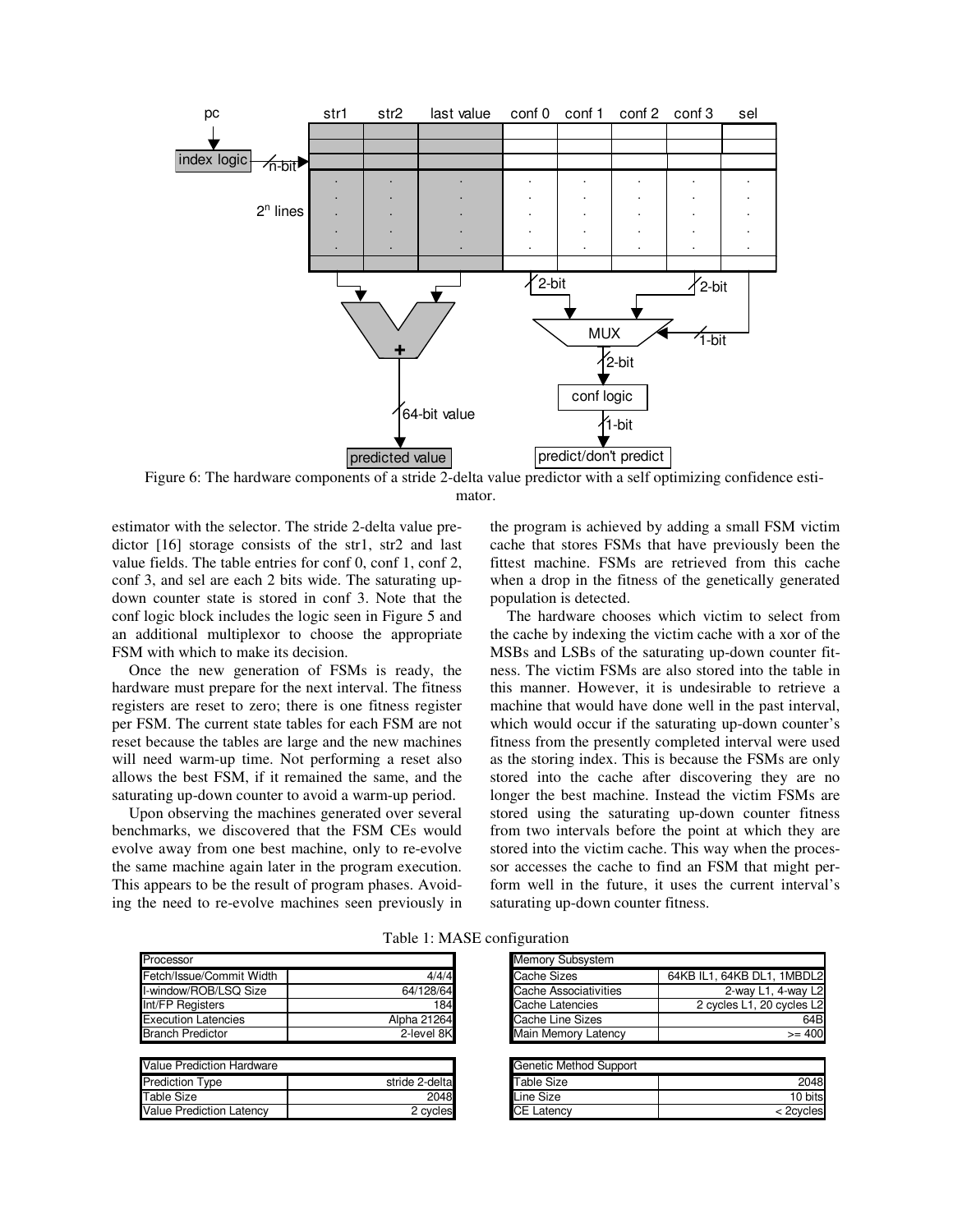This strategy retrieves an FSM from the victim cache and places it in the population that will be evaluated during the next interval. However, since only the saturating up-down counter and the best FSM can be used to make a prediction decision, the victim retrieved can only be chosen for decision-making starting in the interval following that in which it was re-inserted into the population.

# **4. METHODOLOGY**

Cycle accurate simulations were performed with a modified version of MASE [13]. The baseline MASE architecture was supplemented with a stride 2-delta value predictor.

Table 1 shows the MASE configuration used in the cycle accurate studies. Upon encountering an incorrect value that was used the processor employs a re-execute strategy to repair the instructions that performed their computation with the incorrect value. A saturating updown counter CE, a quadruple sized saturating up-down counter CE and a perceptron CE were implemented for comparison to our self-optimizing CE.

This study utilizes the SPECcpu2000 C benchmark programs. Experiments use a representative section of each benchmark determined by SimPoint [19]. Benchmarks are fast-forwarded to the beginning of the representative section and run until the end of the section using the reference inputs. The sections are 500 million instructions long.

#### **5. RESULTS**

In this section we present cycle accurate performance results and miss rate reductions comparing the selfoptimizing confidence estimator to the baseline saturating up-down counter, a saturating up-down counter with four times the number of lines, and a perceptron confidence estimator.

## **5.1 Miss Rate Reduction**

The miss rate reductions for the self-optimizing CE are compared with the best FSM for each program and the quadruple sized saturating up-down counter in Figure 7. "Missing" bars in the chart are zero and the baseline is the saturating up-down counter. Crafty, perlbmk, twolf and vortex receive the most benefit from the quadruple sized saturating up-down counter CE, but for most of these the self-optimizing CE is not far behind. In addition, there are cases in which the miss-rate reduction of the quadruple size saturating up-down counter is zero percent. Clearly, not all the miss predictions result from destructive aliasing, which would be lessened by increasing the table sizes.

It is also important to notice that in every program except gzip, both the self-optimizing CE and the selfoptimizing CE with vcache outperform the best static FSM CE. Obviously, the ability to adapt to changing program behavior is beneficial. On average, the selfoptimizing CE reduces the miss rate by 9.76%, adding the victim cache increases the average reduction to 11.86%. The minimum miss rate reduction is 3.97% and the maximum is 31.7%. The victim cache enhancement increases the minimum miss rate reduction to 6.53% and the maximum to 47.32%, beating the quadruple sized CE in 9 out of 15 programs and tying for one program.

The perceptron CE performs very well for most programs as is shown in Figure 7. The perceptron is able to learn patterns and beat the self-optimizing CE in all but 2 cases, crafty and twolf, in which the perceptron actually causes an increase in the miss rate over the saturating up-down counter. This is something that we have never observed with the self-optimizing CE. It is also important to note that the perceptron CE will take more cycles to make its prediction so the high miss rate reductions may not translate into speedup.



Figure 7: Miss rate reduction of the self-optimizing CE.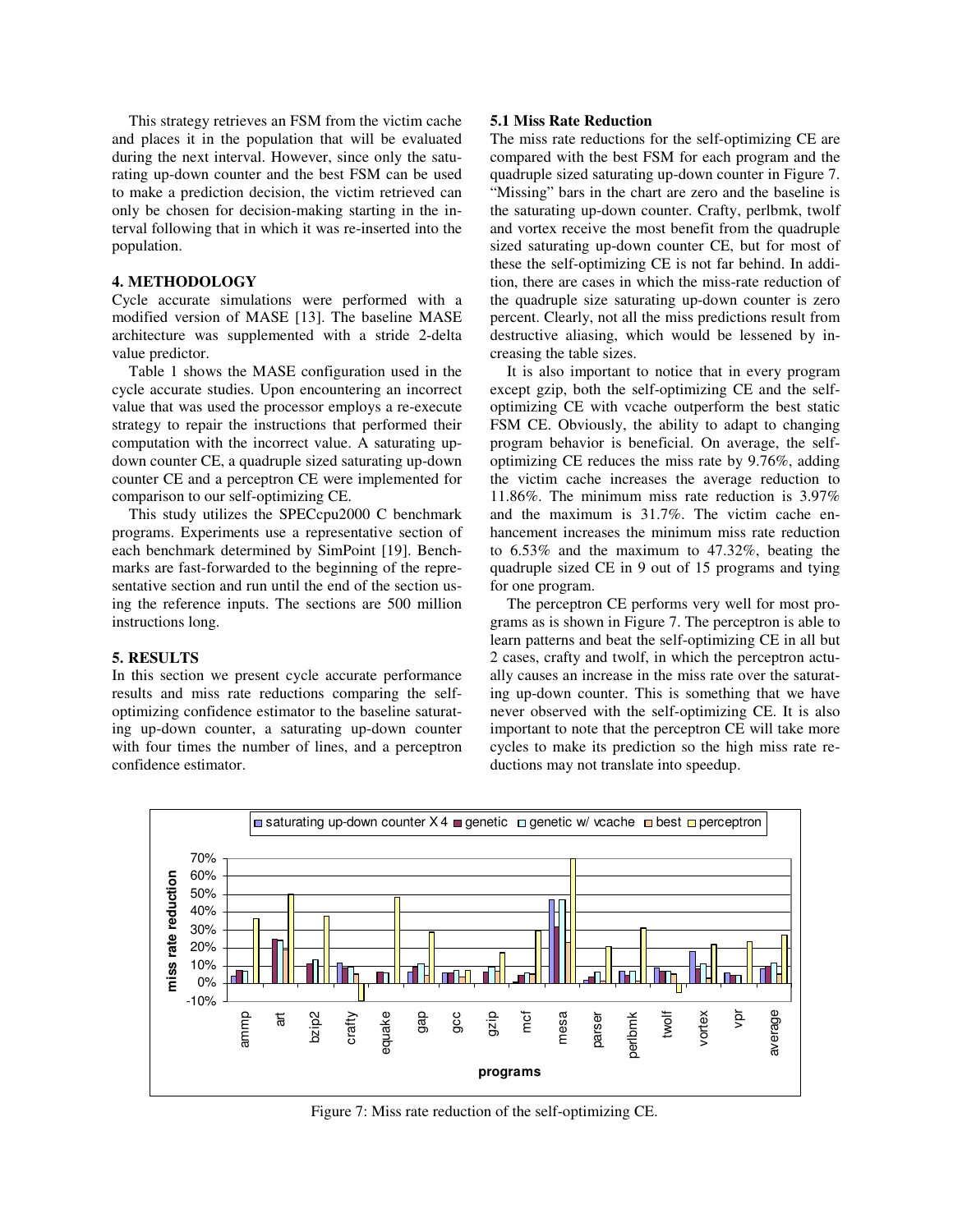

Figure 8: Speedup comparison of different CE methods.

### **5.2 Cycle Accurate Simulations**

The self-optimizing confidence estimator is compared against the baseline saturating up-down counter, a saturating up-down counter with four times the number of lines, and a perceptron confidence estimator. To ensure a fair comparison and realistic sizing of the value predictor and CE, the stride 2-delta value predictor with a table size of 2048 was chosen as the value predictor to be evaluated with the CEs. This type and size of value predictor was determined to have realistic access times and hardware sizes by using a modified version of CACTI [20]. Cycle access times for each of the CEs were also computed using CACTI.

The perceptron confidence estimator keeps a global history of the value prediction correctness and applies the weights it stores to this history. A history size of 8 bits, as is used here, performs best with a weight size of six and a threshold of 29, as determined by Jimenez and Lin's formula [12]. The weight size and history size are used to determine the number of lines allocated to the perceptron predictor in order for it to be sized comparatively. The perceptron tables take 2 cycles to access plus an additional 3 cycles to compute the confidence.

The percent increase in the instructions per cycle (IPC), i.e., the speedup, is shown in Figure 8. The "missing" bars in mcf, mesa, parser and vpr are zero. The genetic method is capable of a 4% maximum speedup. While the perceptron CE shows a greater miss rate reduction than the self-optimizing CE, that performance does not translate into additional increase in IPC. This is most likely due to the perceptron's long latency to make a decision.

The saturating up-down counter  $X$  4 gives minimal speed up, ammp shows a negligible slow down probably due to lines that were experiencing helpful aliasing. Since all the CEs are sized comparably, simply increasing the size of the CE is not a good solution, a better use of hardware real estate is made by the other methods.

The fitness function used in our self-optimizing CE rewards correct decisions without penalizing incorrect ones. As a result FSMs may evolve to use a larger portion of both correct and incorrect values counteracting any speed up seen from an increase in correct values. This may be why equake and art show slowdowns for the genetic methods.

#### **6. FUTURE WORK**

Some FSMs used in processor design are larger than 2 bits, applying the self-optimizing FSM method to those larger machines could result in more opportunity for adaptation. Obtaining reasonable changes in FSM performance might be more difficult for larger machines because each additional bit greatly increases the number of FSMs that can exist. Keeping that fact in mind, a small population size may not be able to evolve larger machines efficiently.

It might be possible to improve how the victim cache identifies which FSM to reintroduce into the population by taking advantage of techniques being developed in program phase research. This could be especially beneficial if the next phase could be predicted and an appropriate machine could be brought in and used immediately.

Additional possibilities include applying the selfoptimizing FSM to other areas where FSMs are used, such as branch prediction, cache management, power control, etc. In areas like branch predictors where the FSMs are already extremely accurate, adding the storage necessary to implement a genetic method may not be practical.

#### **7. CONCLUSIONS**

We have shown that it is feasible to implement a ge-